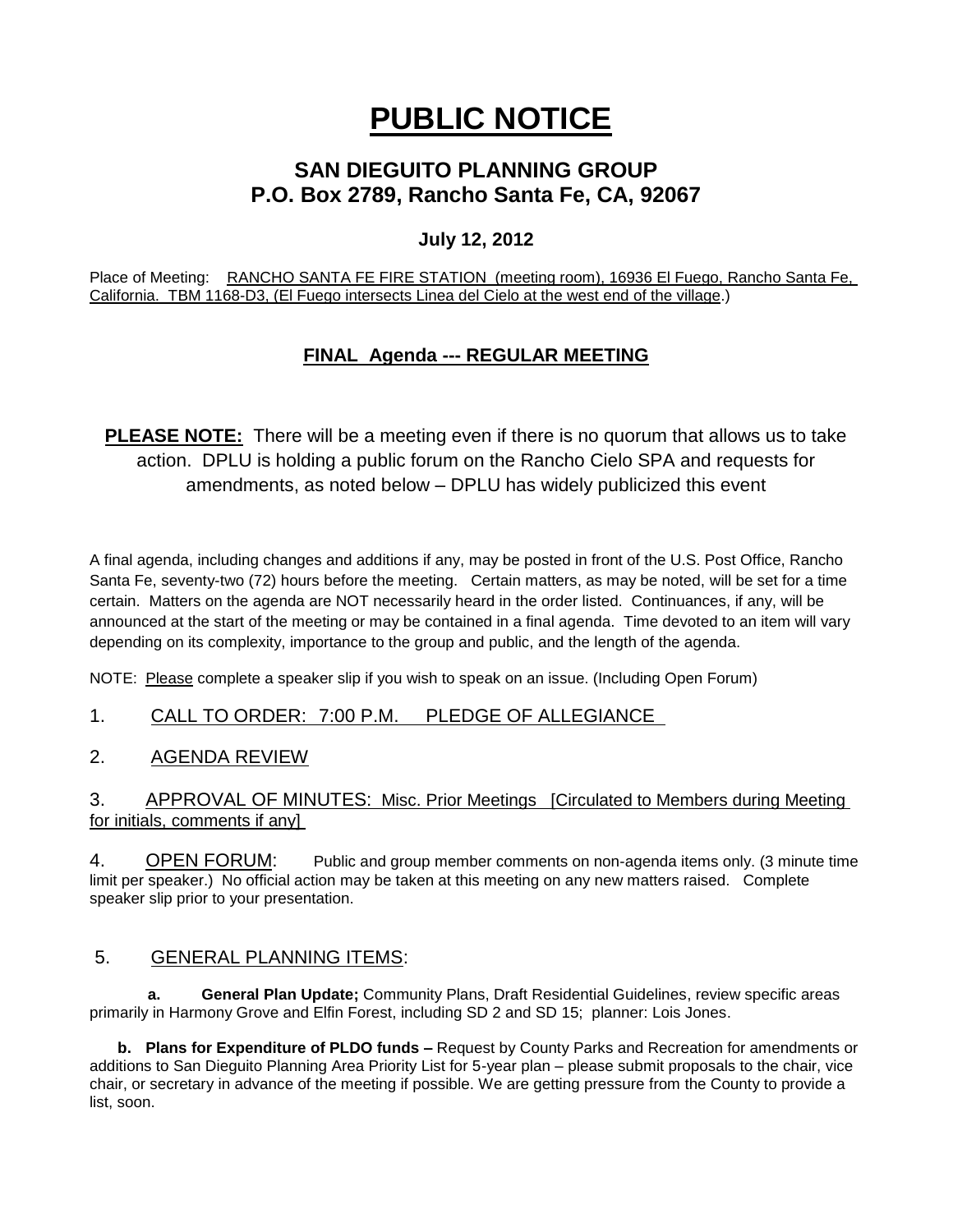*c.* **Harmony Grove Community** proposal to submit to the county for a permit to construct **"Welcome to Harmony Grove" architectural signs** at the approaches to the community from Escondido and Elfin Forest. Representatives from the community will present a preliminary design to solicit comments and feedback from the SDPG before submitting to the County.

**d. APPLICANT: County of San Diego - PROJECT/CASE NUMBER(S): General Plan Amendment, 3800 12-003 (GPA**): PROJECT DESCRIPTION: The San Diego County Department of Planning and Land Use proposes a General Plan Amendment to the San Dieguito Community Plan, by making changes to the descriptive text of the Rancho Cielo Specific Plan. These textual changes are intended to correct a long standing inconsistency within the Community Plan and reflect the most recent Rancho Cielo Specific Plan Amendment (SPA00-003) adopted by the Board of Supervisors on December 3, 2003. This General Plan Amendment will preserve the Rancho Cielo Specific Plan overall density of 0.27 dwelling units per acre. The revision to the Community Plan will be made available upon request.

For additional information regarding this proposal, contact Bob Citrano at (858) 694-3229 or Sami Real at (858) 694-3722.

As this item is being widely noticed by DPLU, there will be a presentation whether the planning group has a quorum to take action, or not.

## 6. MAJOR PROJECTS AND LAND USE ITEMS:

**A. MUP Mod - P95-012W1 (3301-95-012-01) - Verizon Wireless Cell Site at 1790 Rancho Summit Drive,**  Olivenhain Mun. Water District - Project is the installation of new 30kW emergency backup diesel generator with a diesel tank in a new 9' 10" x 11' 2" completely enclosed manufactured generator sound enclosure - Project Contact: John Bitterly (714) 349-5539 / DPLU Planner: Marisa Smith (858) 694-2621 / Planning Group: Don Willis (858) 481-6922

**B. 3813-11-001 [REZ 11-001] – TM 5669 –SPA-11-001, STP 11-014] - Crosby Enclave** apn 267-190-03- 00 s/e corner of Del Dios Hwy and Bing Crosby Boulevard, north side of entry to Crosby Estates – requires rezone from S88/A70/RR to RS7, specific plan amendment, site plan review, and subdivision map; Proposal would increase density from 3 single family residential units to 15 lots with 13 dwelling units on 8 acres, entry from Bing Crosby Blvd. - @ 52% of property below 15% slope, with >40% above 50% slope – minimum net lot size @6300 sq. ft. [@ 0.15 acre] Owner: TOR Investments; Applicant California West Communities – contact Dan Rehm 858-558-4500 Planner: Paul Marks – possible motion for reconsideration

**C. P 12-006, 3300-12-006 Del Dios Water Tank, Verizon Cellular – 9885 Orange Lane, Del Dios – near Lookout Place - Proposal to attach new power antennas to existing water tank,** new microwave antenna to new 50ft Mono-Broadleaf pole and equipment in 500 square foot equipment enclosure – walls 6 to 9,5 feet high – 5th carrier on site applicant contact Adam Jones 714-357-1398 Planner: Ira Epstein

**D. STP 12-012 Scafidi Site Plan Review, Lot 226, Rose of Tralee, end of cul de sac, near Bing Crosby Dr., Crosby Estates – Applicant: Don Countryman** .64 acre site, 2-story SFR, Guest house, pool, spa, 3 car garage – total of house, garages and guest house @ 6800 sq. ft. Applicant Contact: Randy Brown 858-436-8500 SDPG Planner: Ira Epstein

**E. TM 5270 RPL2 Replacement Tentative Map, Lennar Homes, The Bridges at RSF – PROPOSAL TO REMOVE CONDITIONS:** Eliminate requirement in existing map to improve "off-site" Aliso Canyon Road, reduce City of Encinitas contribution from \$35,600 to \$4450, and delete need for Section 401 permit. Planner: Laurel LeMarie

**F. Cavanaugh – Ratification of Appeal by Chair - Ratify Chair's Appeal of Certification of Final EIR for Palma de la Reina Development Project L 14372, ER 03-13-001, SCH no. 2009041114 –** Newport Pacific Property at SW corner of Via de La Valle & Cancha de Golf, Whispering Palms, RSF. County Counsel has opined that SDPG couldn not act on appeal based on language of Policy I-1 Planner: Paul Marks, Laurel LeMarie